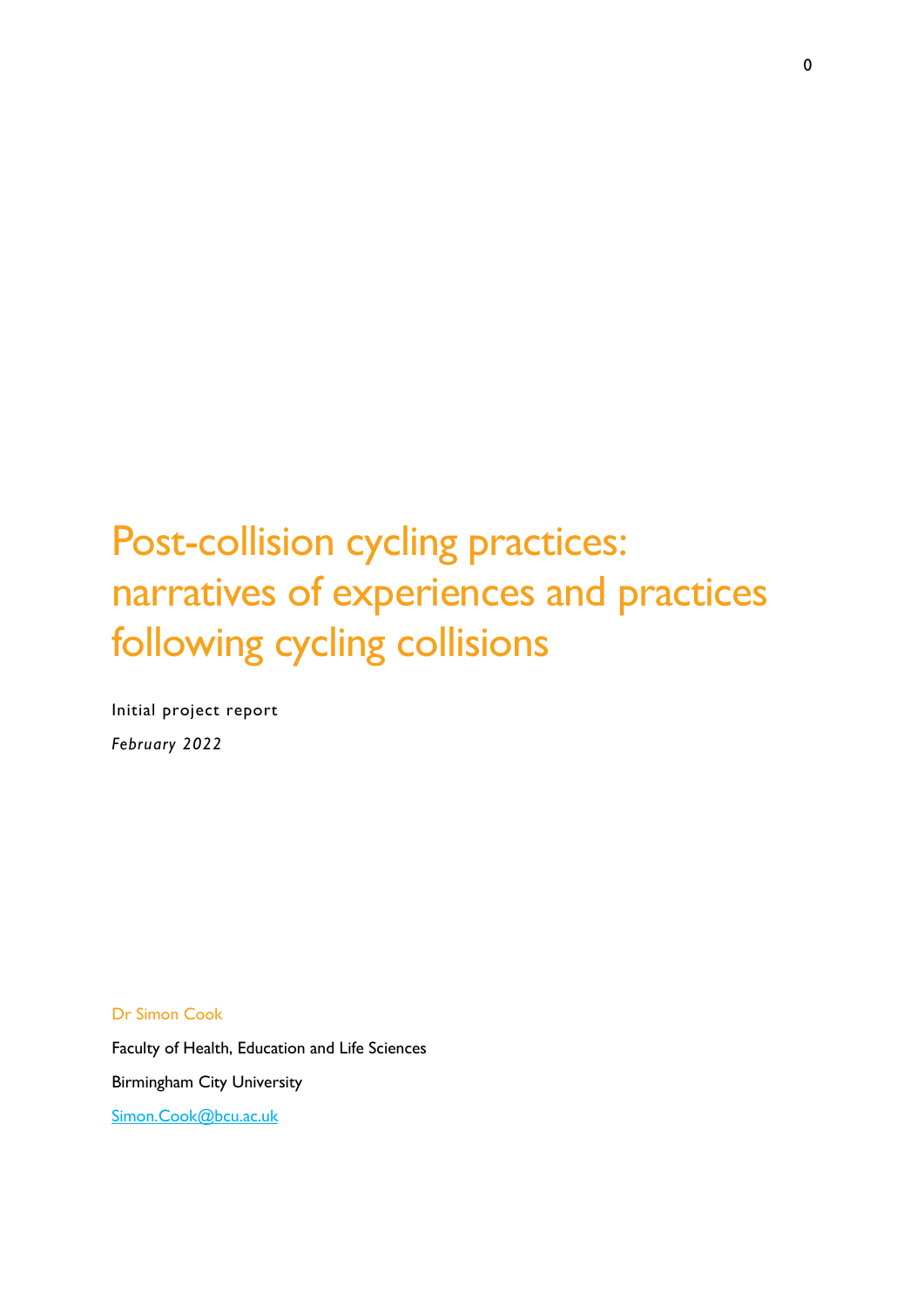# **Contents**

| $\mathbf{L}$ |  |
|--------------|--|
| 2.           |  |
| 3.           |  |
| 4.           |  |
| 5.           |  |
| 6.           |  |
|              |  |
|              |  |
|              |  |
|              |  |
|              |  |
|              |  |
|              |  |
|              |  |
|              |  |
|              |  |
|              |  |
|              |  |
|              |  |
|              |  |
|              |  |
|              |  |
|              |  |
|              |  |
| 7.           |  |
| 8.           |  |
| 9.           |  |
| 10.          |  |
|              |  |

# <span id="page-1-0"></span>I. Aim of the report

This report presents initial findings from the Post-Collison Cycling study, a pilot project funded through the BCU HELS pilot project fund 2020 - 2021. The data collection and analysis for the pilot project have been completed and the project is now looking forward with larger applications already submitted and an onward stream of work in motion. The aim of this initial report is to share the work undertaken as part of the project, some early findings and the future trajectories for the study. A later, final report will share the full findings of the study and details of the outputs and impacts that the study generated.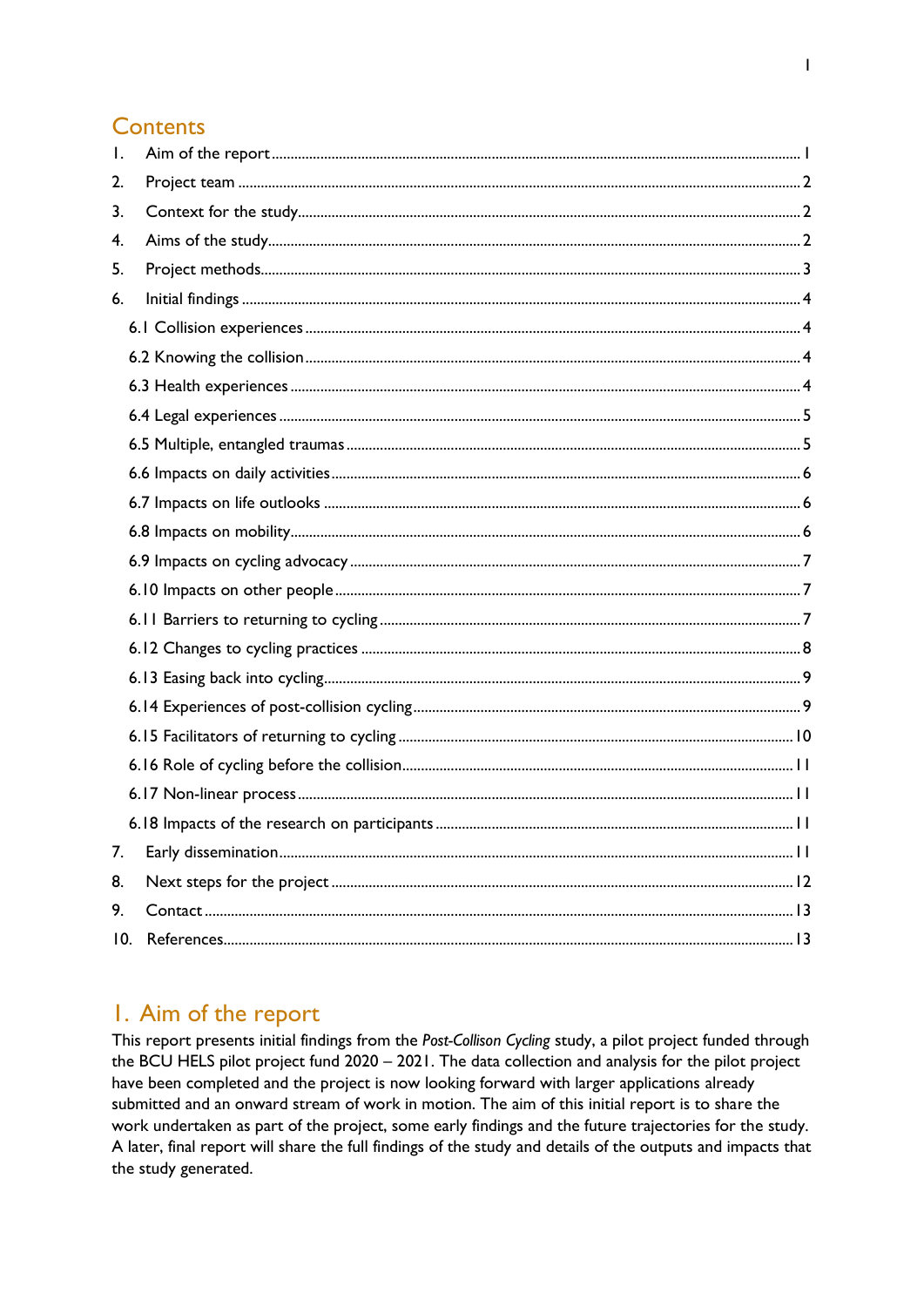## <span id="page-2-0"></span>2. Project team

| <b>Project lead</b>   | Dr Simon Cook       | Human Geographer, Birmingham City University                   |
|-----------------------|---------------------|----------------------------------------------------------------|
| Internal partner      | Dr Natalie Walker   | Sport Psychologist, Birmingham City University                 |
| <b>Advisory board</b> | Prof. Rachel Aldred | World-leading cycling researcher, University of<br>Westminster |
|                       | Roger Geffen        | Policy Director at Cycling UK                                  |

# <span id="page-2-1"></span>3. Context for the study

Cycling is of increasing personal and societal significance in the UK, with the benefits of rising cycling rates well known for individual and public health, as well as decreasing transport-related carbon emissions and improving the liveability of towns and cities. Cycling also hold a central place in the lives of many who do it, being an important component of their hobbies, social relations, lifestyle and how they spend their time. Cycling is practice well-worth further supporting.

In seeking to do so, cycling research had tended to focus on supporting the commencement of cycling. As such, we know a great deal about the motivations people have for cycling, the barriers they may face to doing so, as well as interventions that may support them to start. Comparatively, we little about what happens to cycling practices after they have started. Do they sustain, change or fall apart?

A cycling collision can be a key event in someone's life and in the life of their cycling practices, acting as a boundary situation after which courses may alter. Cycling collisions, sadly, are not uncommon in the UK. In 2020, there were 141 deaths, 4,215 serious injuries, and 11,938 slight injuries suffered by cyclists on UK roads (Department for Transport, 2021). These are likely underestimations too, as only collisions reported to the police are counted in these figures. Yet, we know very little about what happens after cycling collisions and the impacts of these experiences.

Research into cycling collisions tend to focus on objective analyses of events to understand risk factors involved and interventions that would decrease the severity or chances of a collision. The lived experiences of those involved in collision is largely absent from these accounts. The human perspective on cycling collisions and experiences of the aftermath is not well known but are crucial to explore in understanding how cycling practices evolve following collisions. The only research on this to date investigated changes to on-road behaviour of cyclists but argued that there is a "dearth of cycling and transportation research that has empirically pursued post-collision experiences … Both substantively and theoretically, little is known about the potential … effects of experiencing a collision", calling for "Future research … to continue to delve into this salient area of research" (Jachyra et al, 2015).

## <span id="page-2-2"></span>4. Aims of the study

This aims to pick up the baton from Jachyra et al (2015), whilst also widening the scope of research into post-collision cycling. The research is interested in better understanding the experiences of the collision itself, the aftermath of the collision in terms of health, legal and life impacts, as well as the journey back to the cycling or otherwise. The aim of the study was to: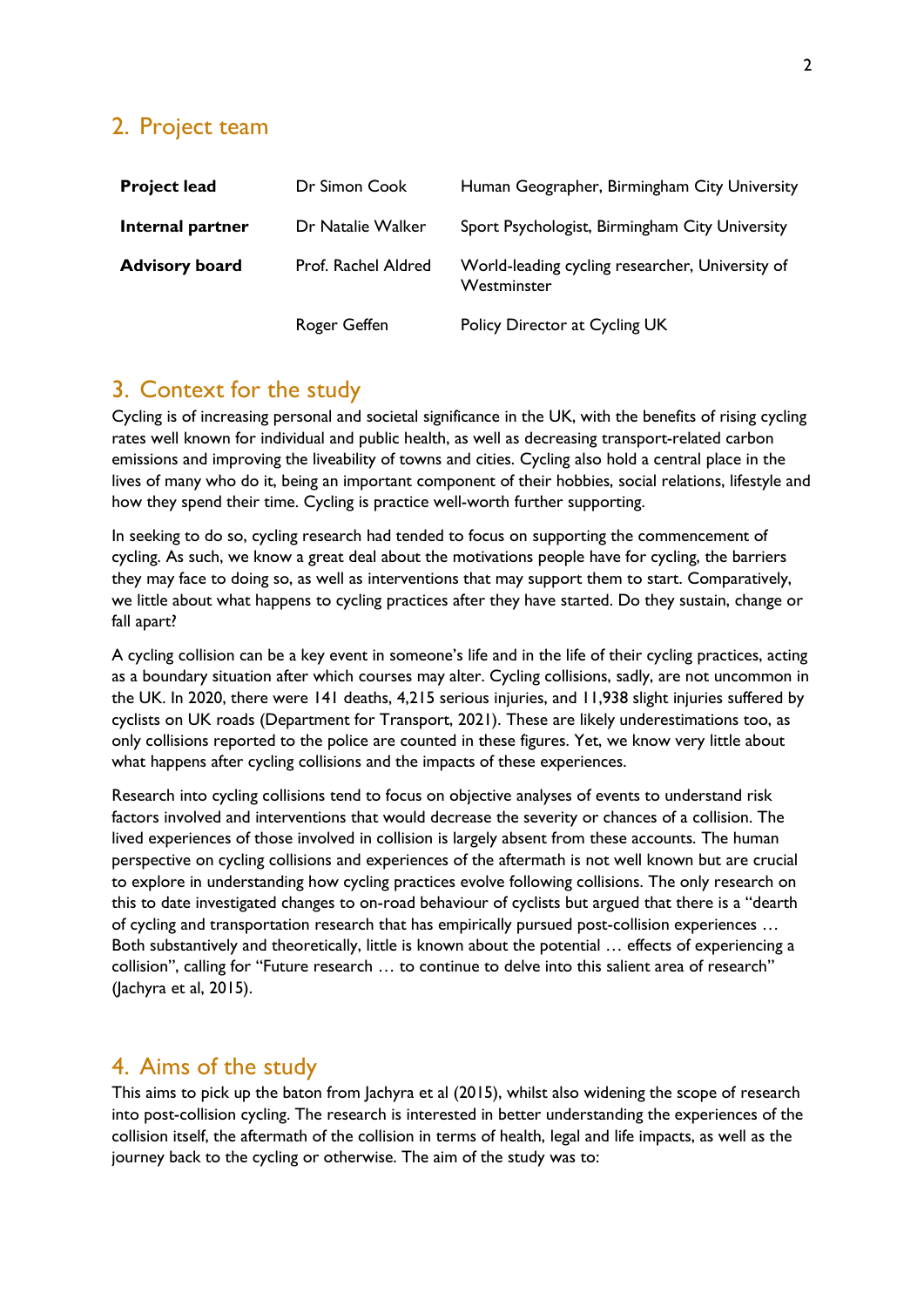**To explore cyclists' narratives of post-collision cycling and associated processes/experiences to understand how/why cycling practices sustain, change or fall apart following collisions.**

# <span id="page-3-0"></span>5. Project methods

Narratives have been central to understanding the post-collision experiences explored in this project. Recognising that cyclists may not know exactly what happened, the research focussed on the stories cyclists tell about their collision and post-collision journeys in order to grasp how they understand, perceive and experience such events. For comprehending the impact of collision on cycling, these stories are invaluable. Even if they are not totally 'accurate' in their reporting of what happened, these narratives are how cyclists understand collisions which greatly impacts what they do afterwards.

Narratives in this project have been explored two main ways. Firstly, the narratives of seven cyclists were explored in interviews between May and July 2021. Secondly, the project lead undertook autonarrative methods, exploring their own collision and post-collision cycling experiences through journaling and artefact analysis. The sample was purposefully diverse, seeking a range of collision experiences and outcomes, as summarised below.

| <b>Number of cyclists:</b>              | 8                                                          |
|-----------------------------------------|------------------------------------------------------------|
| <b>Gender split:</b>                    | Male $= 5$<br>Female $=$ 3                                 |
| Age range:                              | 20-65                                                      |
| <b>Number of collisions:</b>            | $1 - 5 +$                                                  |
| <b>Collisions with:</b>                 | Cars, lorries, ice, walls, tram tracks                     |
| How long ago was the last<br>collision: | 6 months $-12$ years                                       |
| Did it involve health processes?        | $Yes = 7$<br>$No = 1$                                      |
| Did it involve legal processes?         | $Yes = 3$<br>$No = 5$                                      |
| <b>Returned to cycling:</b>             | $Yes = 4$<br>Trying to/in the process of $=$ 3<br>$No = 1$ |

The interview and auto-narrative material have been combined and analysed using thematic analysis. This has resulted in some key initial findings (below) that will form the basis of future applications to study this topic further and will be further analysed to inform publications and the wider sharing of the conclusions from the project.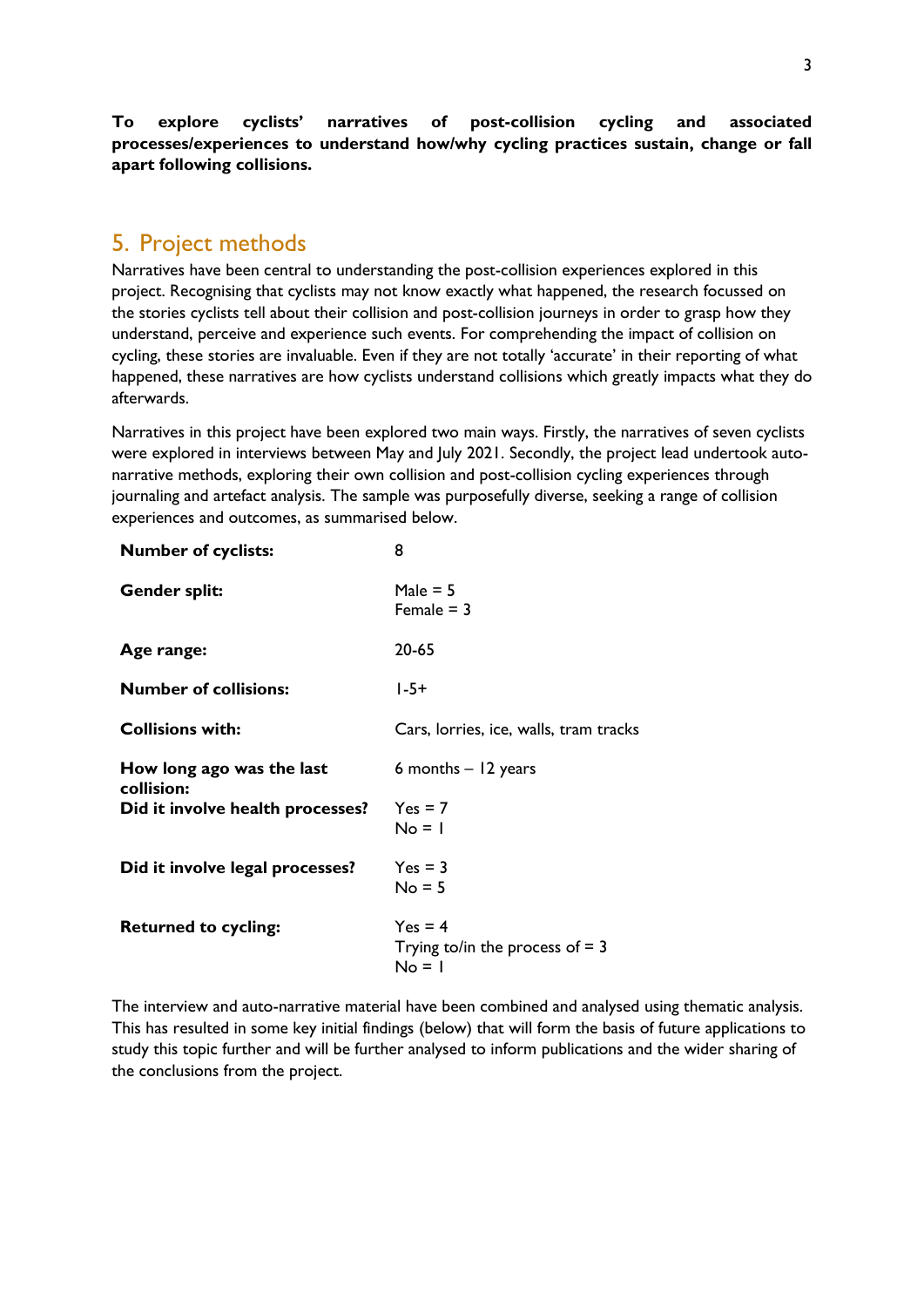## <span id="page-4-0"></span>6. Initial findings

The study revealed the complexity and significance of post-collision experiences and their impact on future cycling practices. Each cyclist had a unique story to tell and trajectories from collision back to cycling or otherwise were multiple. Here, brief summaries of the most prominent ideas, themes or issues that cut across many of the narratives will be presented. For brevity, supporting quotes will not be provided, these will feature in future publications and the final project report, as will deeper analyses of the overviews presented here.

#### <span id="page-4-1"></span>6.1 Collision experiences

The collision stories shared in the study generally recounted two types of experience. For those who were conscious during their collision, fear, anticipation, pain and emotional distress characterised their experience. Thoughts and actions turned to survival and self-preservation once the impact had ceased – the need to get help, out of danger or to preserve 'evidence' variously featuring in the accounts shared in the research. For those who were unconscious during the collision, a different sort of experience was told. This was characterised by details of the journey as far as they could remember and then a blank, a coming too, and an uncertain, almost anaesthetised experience as they become aware of the situation they are in. This was generally reported as a confusing and scary or numb and withdrawn experience, depending on their state.

Common across many of these stories were sensory manipulations or disassociations in which cyclists described events that seemed to occur in slow motion or as out-of-body. The feeling of observing events as an onlooker rather than being in it was described by multiple participants.

After the impact or 'coming to', cyclists' stories tended to turn to the immediate math, explaining (to the best of their knowledge) the various happenings and interactions with others that led to police, ambulance, family/friends being informed and events that led to either the continuation of their journeys or their diversion to hospital. The immediate impact of cycling collisions beyond cyclists themselves is visible in these stories and is a recurring theme in the study.

#### <span id="page-4-2"></span>6.2 Knowing the collision

For those conscious throughout the collision, what happened was mostly already known. For those unconscious, however, the process of coming to know the collision and the experiences of being unknowing formed important aspects of the post-collision period. Confusion, frustration, fear and on occasion obsession were reported in the study as cyclists attempted to find out what happened and piece together the events. This was often done by stitching various clues together to get a sense of what happened, more best guess than a certain answer. The stories told by those at the scene, by police, by healthcare professionals, by interpreting their injuries and damage to property, as well as footage from action cameras, CCTV or dashcams all fed into how cyclists knew their collisions. This resulted in an evolving narrative that cyclists held about their collision. A resigned coming to terms with not knowing was also discussed by many in the study. The need to know everything that happened subsided and a position that it may be good not to know everything was often settled on. Being an unknowing subject is an important aspects of post-collision experiences that would benefit from greater attention.

#### <span id="page-4-3"></span>6.3 Health experiences

For most of the cyclists in the study, their collision required some form of engagement with health services. This ranged from walk-in centres, to ambulances, A&E, surgery, in-patient stays, physio,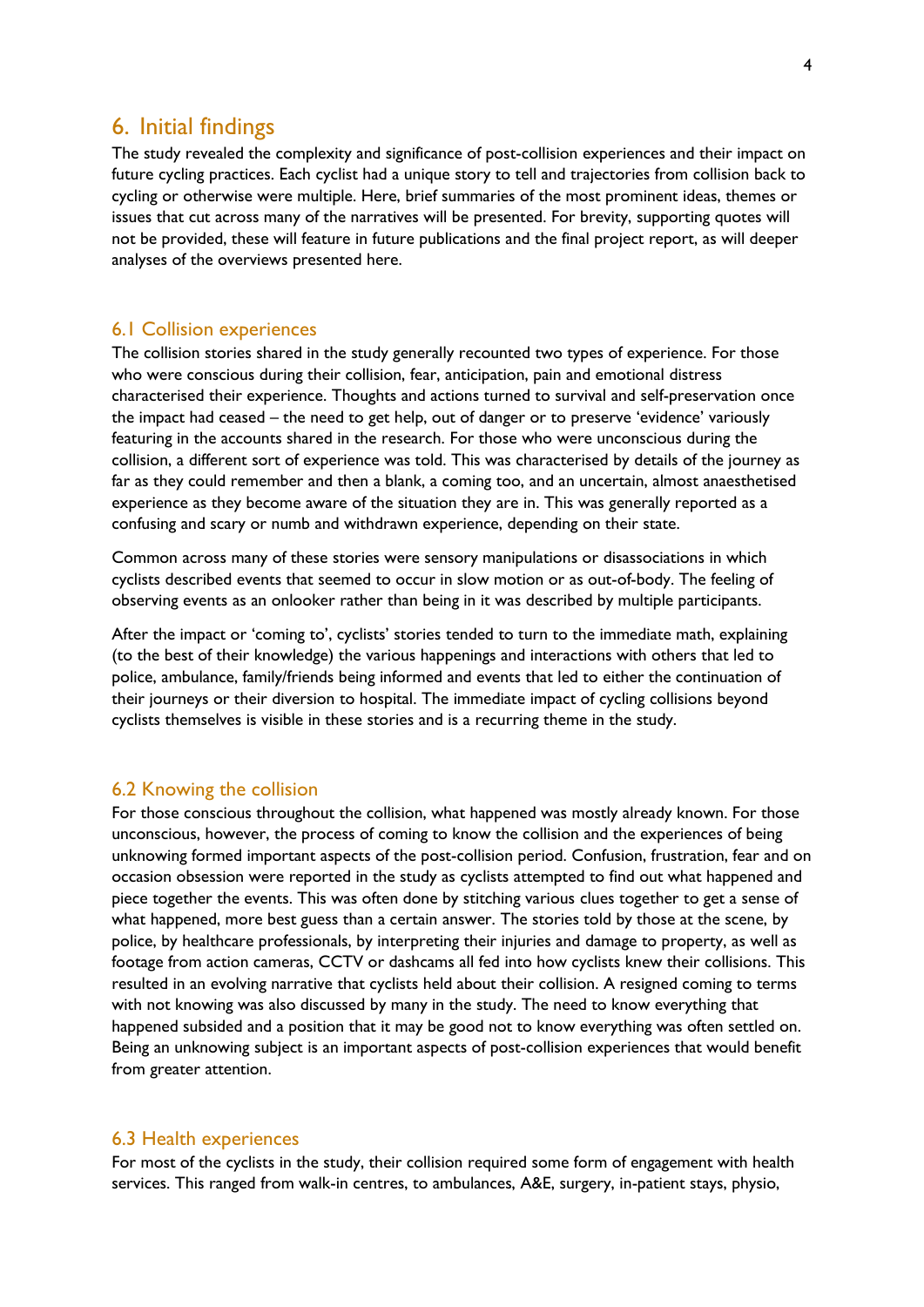counselling and other recovery services. The experiences recounted were diverse but all pointed to a) the physical and psychological health implications of cycling collisions and the experiences of illhealth, b) the importance of recovery (physical and psychological) in enabling a return to cycling and regular daily activities, c) the hard work of recovery and the labour required to ameliorate, d) the impact of healthcare professional's attitudes towards cyclists in collisions on their post-collision experiences, and e) the tolls that recounting 'what happened' repeatedly to multiple healthcare professionals can take. For some in the study, health services were vital in supporting their recovery, while others were ambivalent, and for others still they were an additional source of trauma. Further attention is needed to post-collision healthcare experiences and particularly what it is like to be a cyclist in healthcare systems.

#### <span id="page-5-0"></span>6.4 Legal experiences

Though not an experience for all in the study, the impact of legal processes on the post-collision period is significant. Through both police and civil/solicitor proceedings, the liability, legality, and value of collisions are assessed. These are not neutral processes and participants in the study reported the various impacts it had on them. Most notably, legal processes had the potential to extend the life of the collision and cause re-traumatisation. Often legal cases are not finalised for multiple years after the collision itself, restricting the ability of cyclists to 'move on'. This was compounded by the need to continually recount what happened, to relive experiences, to share their stories, to ensure these always 'matched up' despite the evolving nature of cyclist's own narratives, and the physical and psychological assessments needed to quantify suffering and assign value to it. At times, participants in the study also reported an uncomfortable misalignment in priorities, particularly with personal injury processes. They were often undertaken with a desire for justice, reimbursement and further rehabilitation opportunities but encountered a priority of maximising the value of claims. For some cyclists, they just wanted proceedings to end, regretted undertaking them and on occasion, even stopped them.

Cyclists are generally less involved in police proceedings than solicitor ones, but their impact can be just as significant. Many discussed how police proceeding served to downgrade or even invalidate their experiences. On occasions, the police could not prove a crime had been committed in order to prosecute despite cyclists feeling very certain that one had been committed against them. On other occasions, evidence of liability was lacking and cyclists found themselves under investigation despite adamance they were not to blame. Others still found it difficult to persuade the police to investigate. This was commonly related to cyclists' relatively good health outcomes (i.e. they didn't die) meaning the case was not a priority for a stretched police force. Such unsatisfactory responses from the police variously led to frustration and infuriation amongst people in the study, which not only punctured their sense of justice and belief in the legal systems but also functioned to undermine and invalidate their experiences. Understanding legal responses to cycling collisions and the experiences of cyclists in the legal systems is important for future research to investigate further.

#### <span id="page-5-1"></span>6.5 Multiple, entangled traumas

Especially for those whose collision catalysed health and legal proceeding, narratives around the multiple and entangled traumas emanating from the collision were shared. While there is a clear epicentre to the traumas discussed in the research (the collision itself), these reverberated in many aspects of the post-collision experience, causing aftershocks and secondary traumas in a variety of places. The experience of being in hospital and undergoing procedures was a cause of trauma, as was the (at times) negative attitudes of healthcare staff to cyclists. Legal processes could be similarly traumatic as the investigations probed cyclists' bodies and stories, necessitating a reliving of events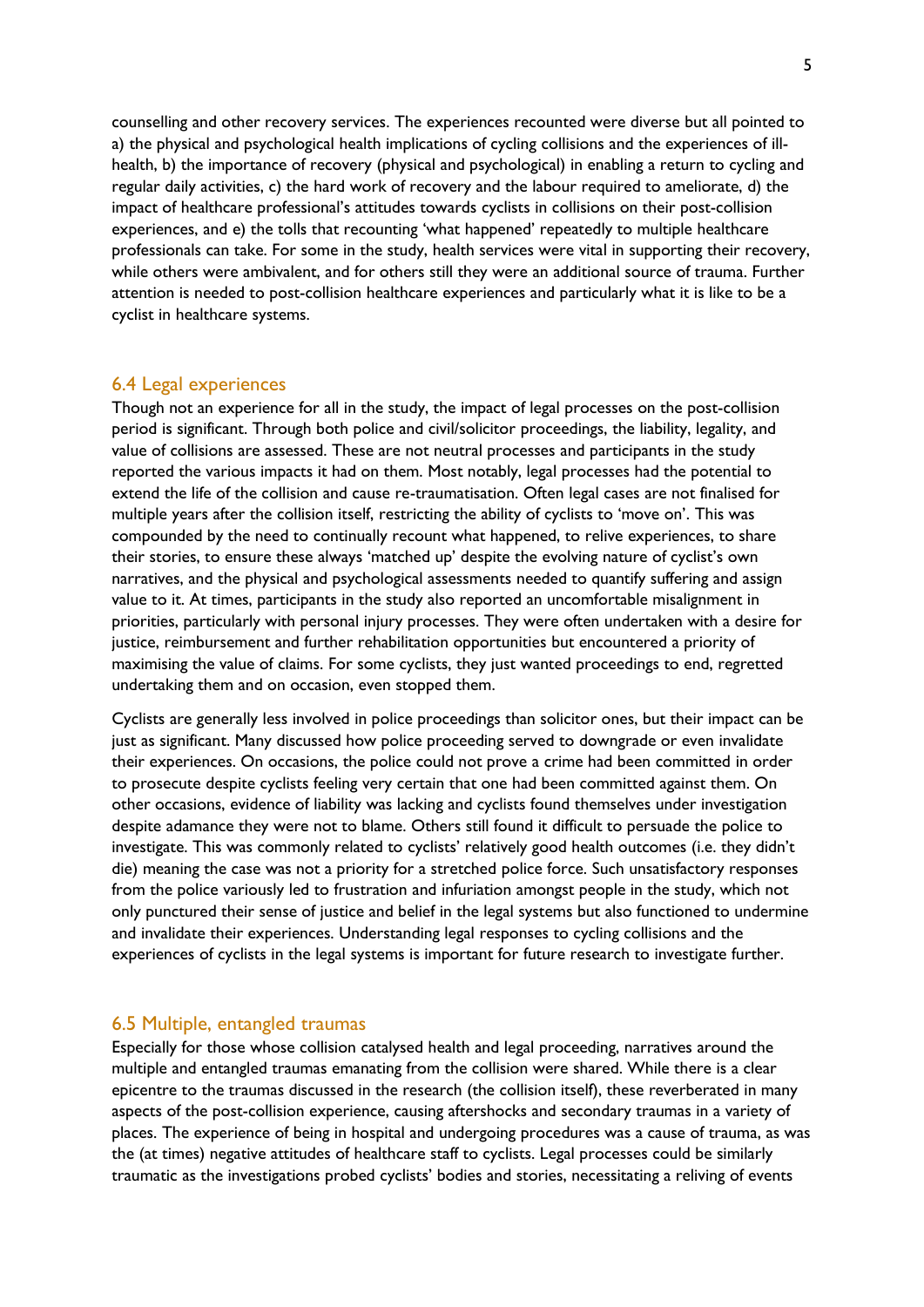and a co-opting of their narratives into quantified medio-legal discourses. Other reminders of the collision could also lead to re-traumatisation. Participants in the study discussed various triggers that returned them to the collision, be it seeing other cycling collisions, experiencing similar physical sensations to the collision, or being reminded of the changes to their bodies caused by the incident. Lastly, the returning to cycling itself was another source of trauma for some. For many in the study, these traumas were entangled and inseparable, with the effect of stretching out the trauma across space and time. This is not trauma simply contained to the realm of cycling but one that punctuates and marks life experience more widely.

#### <span id="page-6-0"></span>6.6 Impacts on daily activities

The severity of some cyclists' injuries and the long recovery durations meant that the collision had a marked and enduring impact of their daily activities. Mobility issues, psychological stresses and recurring pain impacted some participants' ability to work, live independently, engage in their usual hobbies and care for themselves. While the diversity of impacts to everyday living are too numerous to highlight here, some of these were great enough that reports of changing jobs, moving house and changing living situations were shared in the study. This demonstrates the potential of cycling collision to be life-changing, to be defining moments in people's lives (not just their cycling lives), and transformative in every aspect of people's existence. They deserve attention and action.

#### <span id="page-6-1"></span>6.7 Impacts on life outlooks

As well as impacting how people live their lives, cycling collisions can also transform someone's sense of self and outlook on life. Particularly apparent in the narratives of those who feel let down by legal processes, the impact of the collision and its aftermath on people's sense of justice, their trust in people and systems, and their sense of fairness was palpable in many of the stories shared in the study. For some, their cycling collision and its aftermath changed how they relate to people and to institutions, changing who they are and their outlook on life in the process.

#### <span id="page-6-2"></span>6.8 Impacts on mobility

For many cyclists in the study, mobility changes were required or desired in the post-collision period, especially when cycling was their predominant commuting or transport mode. For some in the study, this was no problem and though they may have missed cycling, there were benefits to be gained from switching to an alternative mode that were not found in cycling (such as the ability to read/watch/listen to things on public transport). For others, the experience of other modes brought into clearer focus what they missed about cycling, finding the alternatives less desirable in comparison, with some participants even expressing a grief over the loss of their cycling practice. A few in the study reported knock-on impacts from the collision into other transport modes. Common here, was the difficulty some expressed in driving or being a passenger. The collision had catalysed not just a fear of cycling but a fear of being in the road and sharing space with vehicles. This was often a triggering experience or one characterised by hyper-awareness and a lack of trust that the rules of the road will be followed, that cars will stop when they should. This experience was acute enough among some participants that their driving practices have ceased too, occasionally spurred by a belief that another collision is likely and they do not wish to cause the damage to someone else they had experienced. The impact of collisions can reverberate around in mobility practices beyond just the modes in use during the collision.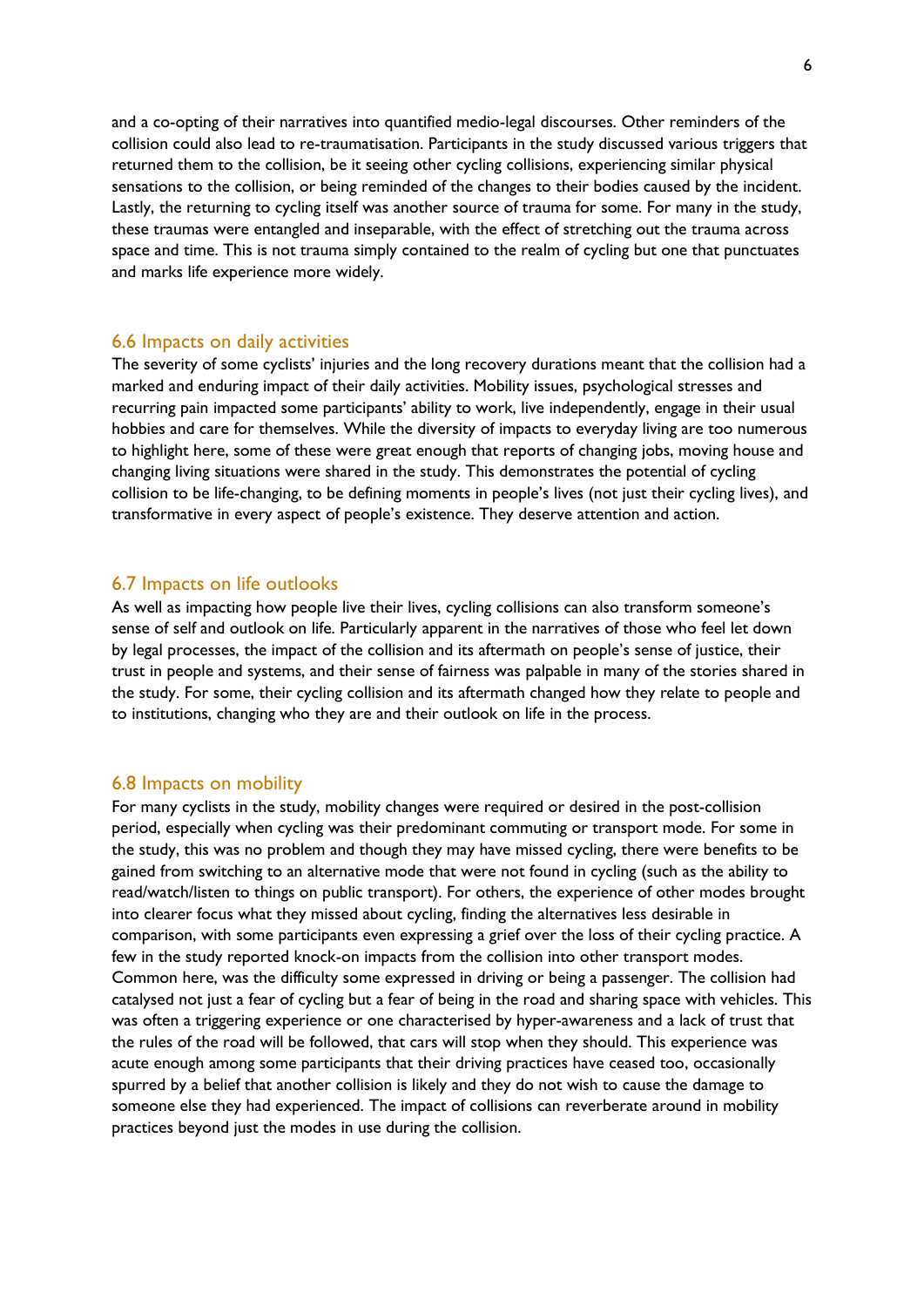#### <span id="page-7-0"></span>6.9 Impacts on cycling advocacy

Despite the increased fear of cycling that many participants communicated, an increase in passion and advocacy for cycling was also discussed. This had both pro-cycling and anti-car strands to it, and emerged from the absence, yearning and return of cycling in their lives, as well as the perceived injustices emanating from the collision. In some stories, these strengthened their belief in the value and societal importance of cycling, as well as the disbenefits associated with current automobility hegemony. In cases, this led to greater advocacy for cycling, both formally and informally.

#### <span id="page-7-1"></span>6.10 Impacts on other people

The cyclists in the study were acutely aware that the collision did not only impact them, with families most significantly affected. The collision and recovery often placed caring demands on family members and restricted other aspects of their lifvese until recovery has been achieved. However, it also impacted psychologically, causing forms of secondary trauma and distress from seeing their loved ones suffering and contemplating their closeness to death. Vicarious trauma was also reported in the study, with some cyclists explaining the (greater) fear of cycling family members and children had developed since their collision. Collisions appear to impact the prospects of cycling practices beyond just those involved. Others reported further knock-on behaviour changes of those they know, both cycling behaviours (such as around helmet use) and behaviours when encountering cyclists (such as giving more space when passing them in a car) were discussed.

These wider impacts are notable in themselves but also feed into cyclists' post-collision cycling practices. In deciding whether to return to cycling, or at least try, many participants in the study discussed greater concerns regarding the implications such a decision would have on their family. They have seen the impacts collision can have on them, a burden that is carried into considerations of cycling again. The known risks of cycling are now greater having seen the extended impacts it can cause. Conversely, family support can be integral to getting back in the bike, and particular when vicarious fears have been reported, cyclists discussed wanting to get back to cycling for other people more than themselves. They did not want their fear to pass onto others. This is an important aspect of post-collision cycling practices that requires further study.

#### <span id="page-7-2"></span>6.11 Barriers to returning to cycling

Various barriers to returning to cycling were evident in the stories shared by research participants:

- Most immediately, the majority of cyclists in the study have physical health barriers to cycling, injuries that needed treatment and recovery. For some, cycling was actually part of this and contributed to rehabilitating injuries and improving fitness that enabled a fuller return to cycling.
- Psychological issues were also common among participants in the study, with greater fears, anxieties and instances of PTSD present regarding both cycling and the impacts another collision could have.
- Some older participants in the study also reflected on age being a potential barrier, with physical recovery being more difficult and the value of that recovery less pronounced when reaching an age when their cycling may have ceased regardless of the collision.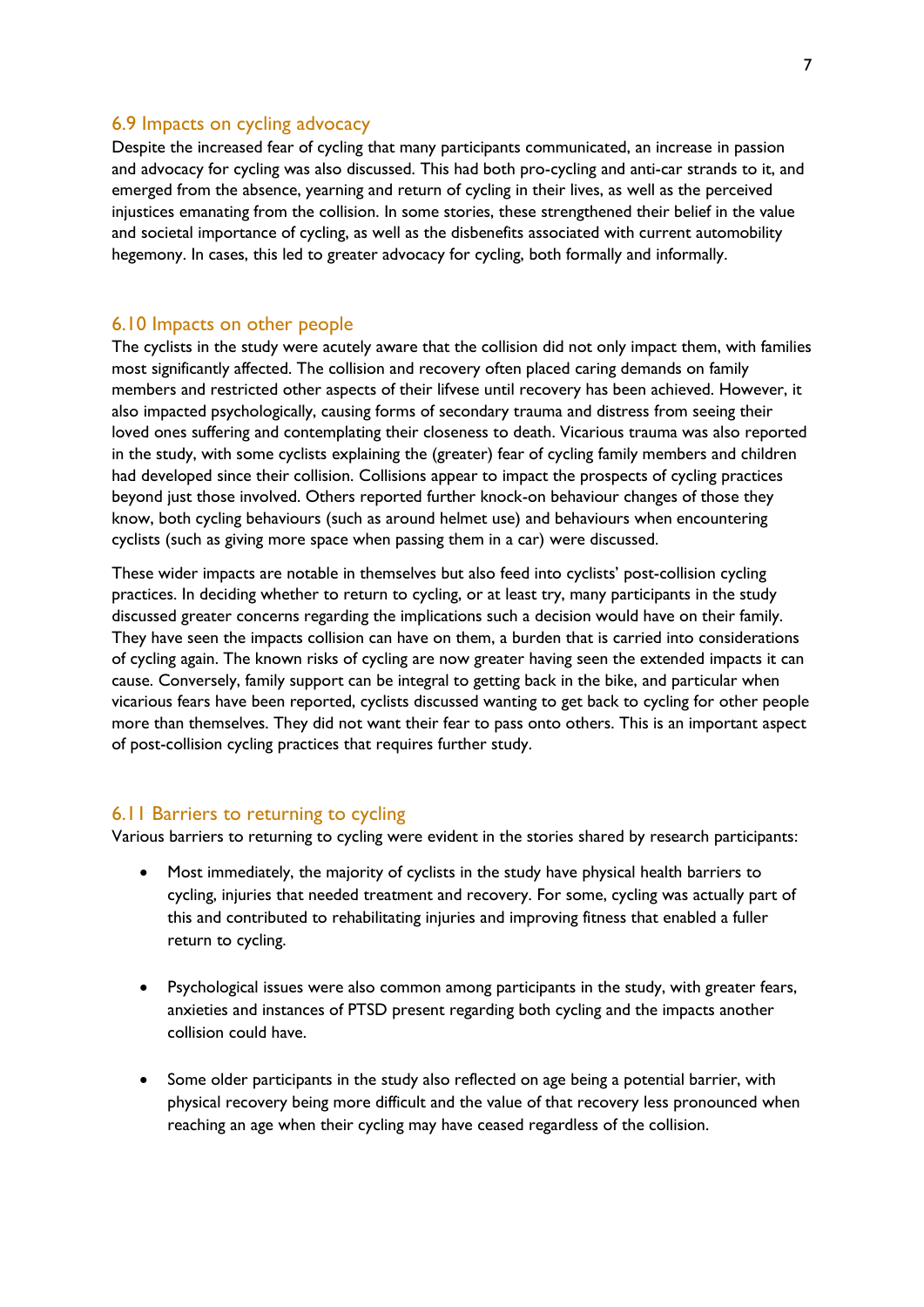- For some whose bikes were damaged in the collision, the lack of access to a cycle proved a barrier, especially in cases where compensation was required in order to replace the bike. As such, prolonged solicitor proceedings also proved a delaying barrier for some.
- Related to the psychological issues and increased fears of cycling among vehicles, the lack of cycling infrastructure and the lack of understanding drivers have about and to cyclists was also raised as a barrier by some in the project. The need for safer and often segregated cycling spaces were desired post-collision to help overcome this.
- Family could also be a barrier to returning to cycling for some. Both fears families have about the cyclist getting back on the bike and the worries cyclists hold about the impacts another collision would have on their family weighed heavily for some in the study, preventing a return to the bike.

For some, these barriers were too great and their cycling practices have halted post-collision. For others, these were aspect that needed to be overcome in order to return to cycling as fully as they would like.

#### <span id="page-8-0"></span>6.12 Changes to cycling practices

For those who have returned to cycling or are attempting to, various changes to their cycling practices were discussed in the project, highlighting aspects that can help enable a return to the cycling:

- Some cyclists in the study fundamentally change why and when they cycle following the collision. Most commonly, this was a decline of utility, transport and commuting cycling, restricting cycling to the realm of leisure, pleasure and recreation. This caused changes to the frequency, intensity, spaced and times of their cycling, generally happening less often, more slowly and in quieter spaces and times. Some cyclists' stories demonstrated this as a way back to their pre-collision practices while for others it represented a more permanent pivot.
- Re-routing and choosing to cycle in less busy space and places were a common change to cycling practices, even if maintaining the function cycling had pre-collision. This could emerge from a desire to avoid particular spaces (such as the collision site) and particular infrastructure (such as busier roads or difficult junctions) or for seeking particular infrastructure/spaces, commonly segregated cycle infrastructure or back streets. Stories were also shared of avoiding cycling in inclement weather or in the dark, as well as some who sought busier places to cycle due to the surveillance and support of passers-by should another collision occur.
- Changes to the bike cyclists rode were often desired or required following collisions. While some reported no change to the type of bike they sought, others shared stories of different priorities in a bike and significant research to identify suitable options. These included prioritising safety and stability over speed, such as wider tyres, disc brakes, more upright positions; prioritising flexibility, such as a fold-up bike in case alternative transport was required; and deprioritising higher-specification (and higher value) bikes due to the less frequent and decentralised position cycling may have post-collision.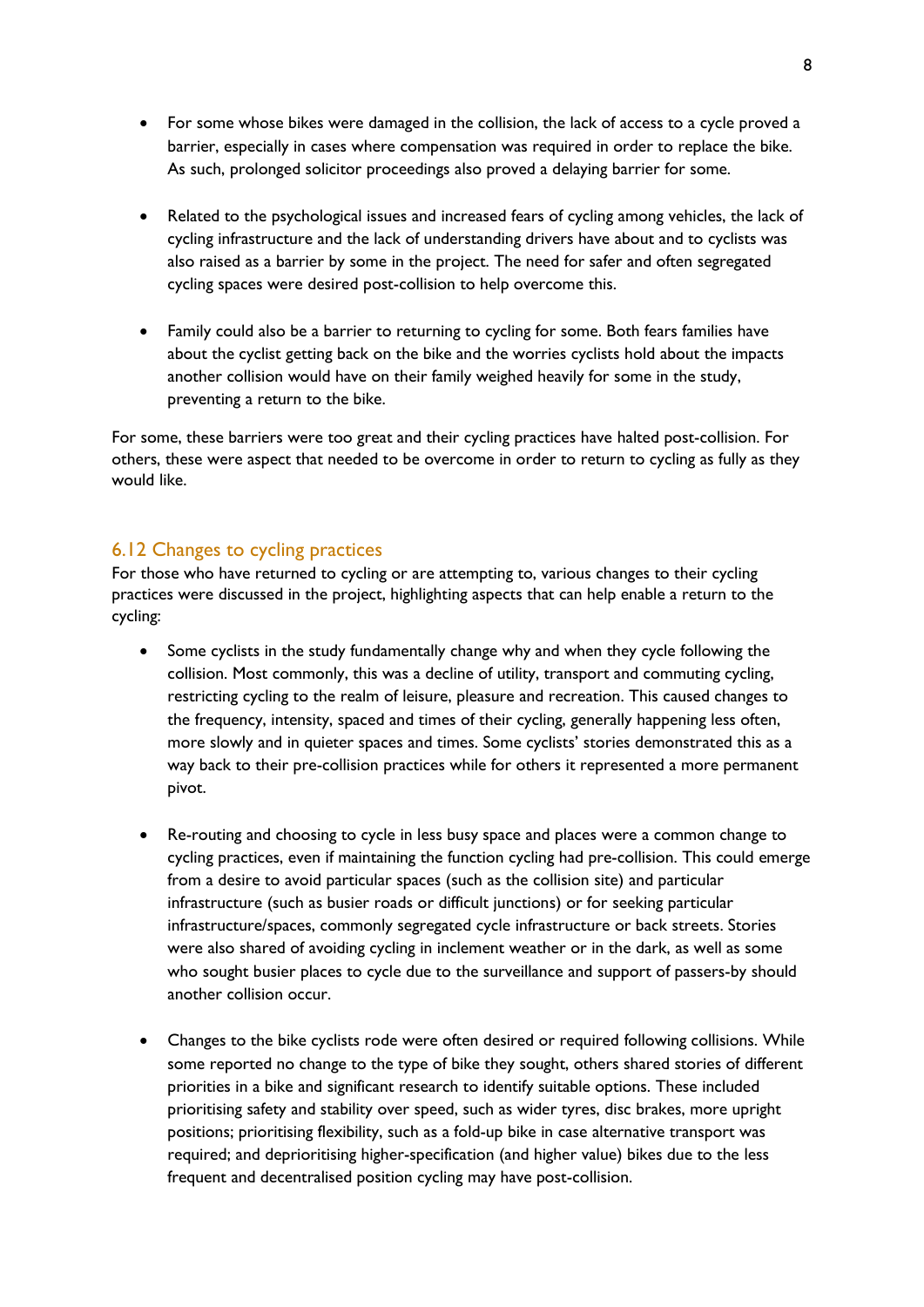- Stories of other material changes were also shared. In some instances, this was an increase in safety equipment (such as reflective clothing, lights, helmets and cameras), in others it was a move away from clothing associate with 'sport' cycling (notably Lyrca) and towards wearing everyday clothes when cycling, reflecting both the transformed role of cycling postcollision and a belief that drivers may respond to the differently if they looked like a person on a bike rather than a cyclist. Multiple people in the study also reported avoiding using cleat shoes post-collision, to avoid being clipped into the bike should another incident arise.
- Changes to cycling behaviours were commonly shared in participants' narratives, altering what they do when cycling on the road. Generally, this related to reducing behaviours that may put them in greater danger or make it more difficult to react if needed. Many cyclists in the study reported cycling more slowly, taking the primary position less commonly, avoiding filtering past cars in queues, checking brakes more regularly, and taking extra caution at junctions among others. There were also more subconscious behaviour changes resulting from the collisions, including a hyper-awareness, leading to increased scanning of surroundings while cycling and greater hesitancy in making manoeuvres and encountering vehicles.
- A couple of cyclists in the study also reported taking up memberships with British Cycling or Cycling UK, or taking out cycling insurance following the collision to provide them with greater cover and legal support should another incident arise.

While these changes were common across the participants in the study, they were not all needed at the same time, with different changes featuring in different cyclists' stories and some also reporting no changes at all, their post-collision cycling continuing their pre-collision practices.

#### <span id="page-9-0"></span>6.13 Easing back into cycling

The changes to cycling practices were not always permanent and a narrative of easing back into cycling was common among cyclists in the study. This often entailed building up distance and time on the bike, as well as increasing exposure to the volume and speed of traffic. Cyclists in the study expressed how this helped develop their fitness and confidence when cycling following the physical and psychological impacts of the collision. Other considerations here were initially cycling with other people, in good weather only, on flatter ground and in the light. A turbo trainer featured in many participants' journeys back to cycling, enabling them to be back on a bike in their own surroundings and to reacquaint their (sometimes broken and reconfigured) bodies with being back on a bike. This helped rebuild their cycling skills and fitness before moving onto the roads.

#### <span id="page-9-1"></span>6.14 Experiences of post-collision cycling

The experience of cycling again after the collision was often a mixed emotional bag. While some found it an unremarkable experience, many found their first cycles (particularly in the road space) to have unenjoyable, scary and even traumatic elements as they encountered their fears and aspects present in the collision. Some found they were angrier and less tolerant towards drivers and a few remarked on how their perception of what was safe or acceptable (such as passing distances) had widened, meaning more encounters felt unsafe than prior to the collision. This was often worsened by the hyper-awareness many cyclists had. However, cycling again was also a source of joy and pride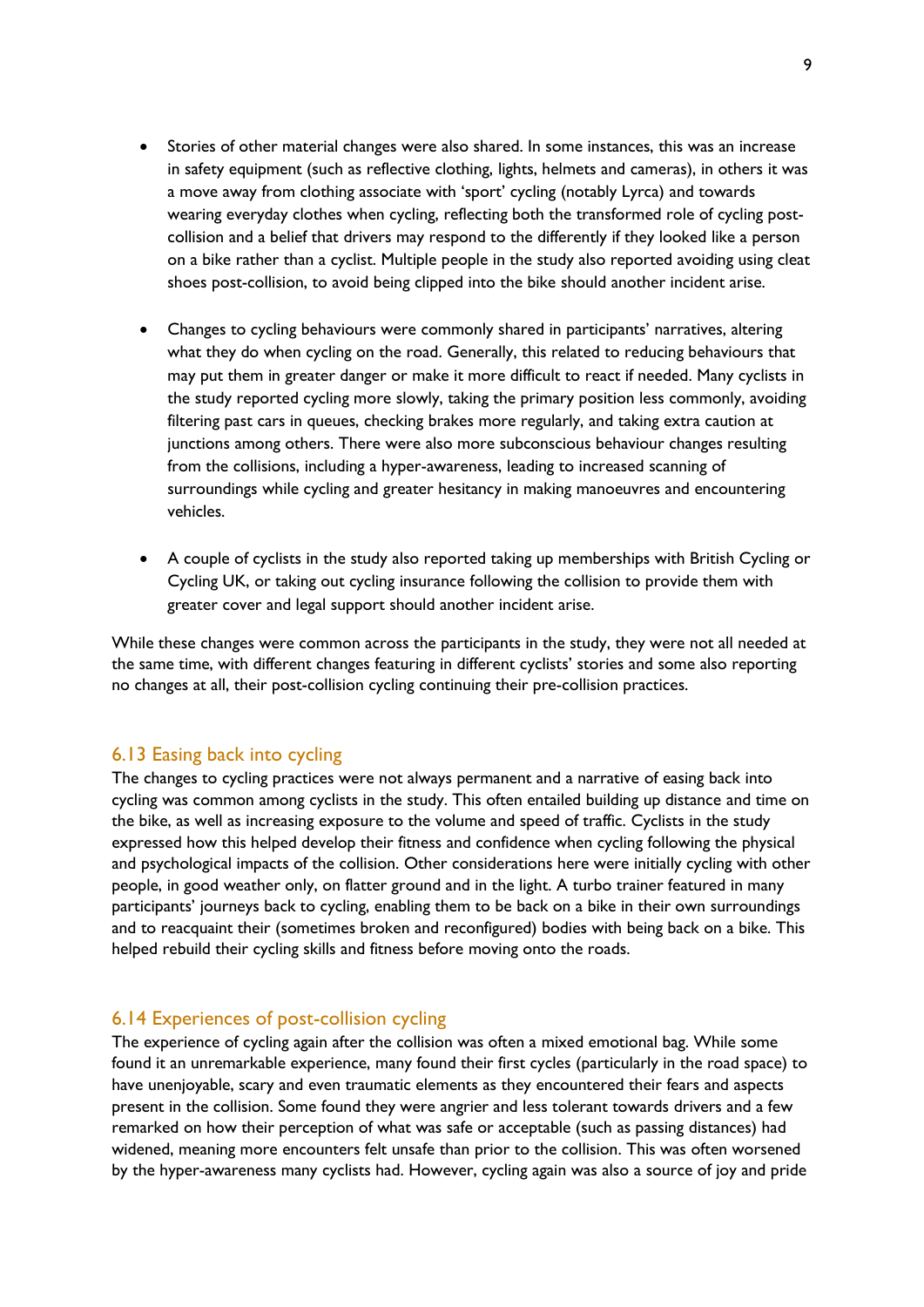for cyclists in the study: Joy at re-experiencing a practice they enjoyed and had missed, rediscovering the physical and mental pleasures of cycling, and finding their bodies remembered how to do it as muscle-memory kicked in; Pride in finding something scary but doing it anyway and a narrative of not being defeated by the collision (and any associated injustices), that they didn't let the collision stop them doing something they loved. Experiences of post-collision cycling were often emotionally, sensorially and psychologically intense with frequently contrasting experiences contained within a single cycle. How such experiences evolve with time is an important element for future research to explore in better understanding post-collision cycling practices.

## <span id="page-10-0"></span>6.15 Facilitators of returning to cycling

The stories cyclists in the study told about their post-collision cycling experiences revealed some common aspects that helped facilitate a return to cycling. These were not present for all in the research may point to valuable steps for others who experience cycling collisions:

- Counselling services and therapy techniques, such as cognitive behavioural therapy, were accessed by several in the study to assist in overcoming psychological issues stemming from the collision, including fears, phobias and PTSD. The usefulness of such interventions seemed variable in the study but most appreciated the role they had in rationalising unhelpful thoughts about cycling and in pushing them to challenge those thoughts and expose themselves to their fears.
- Cycling with others was a very common facilitator in participants' journeys back to the bike. This presented as both cycling with family/friends and in joining organised cycling clubs and groups. The presence others not only helped encourage participants' cycling post-collision but was valued as a safety precaution too through safety in numbers and other people being on hand should another incident occur or the cyclist was trigged/overcome by something they encountered on the cycle.
- A good (however defined) bike was discussed by a few in the study as a facilitator of their return to cycling. Not only did this provide them with the tools to better overcome their fears (such as disc brakes for improved stopping) but became a motivator for cycling itself. Especially for those interested in cycling material culture, having a nice bike meant the desire to ride that bike increased and supported a return to cycling. This facilitator can have economic barriers to employing, however.
- The support of friends and family also proved important, especially when cyclists were holding other people's fears alongside their own when contemplating returning. The encouragement of their friends and family helped alleviate some of that burden and helped people in the study to focus on what they enjoyed about cycling prior to the collision.
- Positive cycling experiences were a very important facilitator of sustaining a return to cycling. Many participants expressed how experiences a cycle ride with no issues, where their fears were not founded but where they were exposed to the positives of cycling again served to reinforce their desire to return to cycling fully and that it would be possible to do so.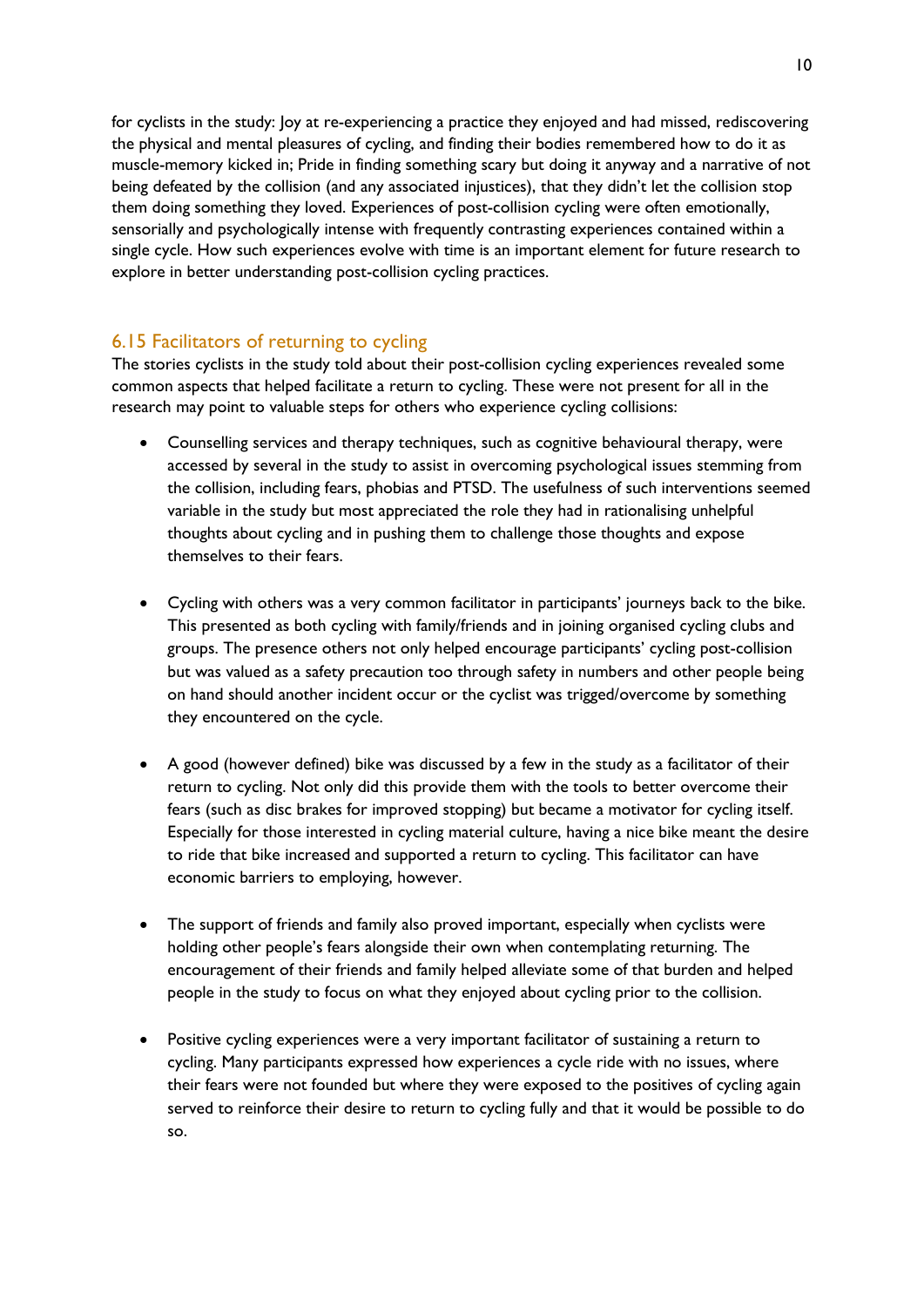Alongside the changes to cycling practices noted in 6.12, these steps and experiences help facilitate a partial or full return to cycling for many participants in the study and may prove a useful resource for those involved in a cycling collision in the future.

#### <span id="page-11-0"></span>6.16 Role of cycling before the collision

The role that cycling had in cyclists' lives prior to the collision was varying and seemed to impact post-collision outcomes too. For those who cycling was more central aspect of their live (whether that be for sport, utility, exercise, touring or cycling material culture) tended to have a stronger desire to return to cycling after their collision. The love they had for cycling and centrality of it to their lives meant it was too important for them to not (try to) return to. The risks of cycling's absence in their life outweighed the risks from cycling for them. Where cycling's place in someone's life was not so central, where it may be a more pragmatic practice, one enjoyed but not loved and where its role could be fulfilled by something else, the desire to return was weaker. The risks from continuing to cycle often outweighed the benefits of cycling in such instances.

#### <span id="page-11-1"></span>6.17 Non-linear process

While a straight progression from the collision back to cycling was reported by some in the study where their cycling only increased and improved - most recounted non-linear post-collision experiences. Reflective of the dispersed and at times unpredictable nature of the physical and psychological impacts of cycling collisions, as well as the broader factors that can impact cycling practices, such non-linear returns to cycling featured various starts, stops, stalls, progressions, regressions and spirals as the rhythms of post-collision cycling waxed and waned. The journey back to the bike is not always a simple, straightforward one but can feature many arcs and restarts that prolong the return to cycling and which in themselves can be emotionally and physically traumatic.

#### <span id="page-11-2"></span>6.18 Impacts of the research on participants

Despite the potentially sensitive nature of this research and psychological risks it posed to participants, a strong sense of catharsis was shared in the interviews. The space and time to reflect further on the collision and share stories with people with similar experiences was welcomed by those in the study, who appreciated the chance for to talk about their experiences and to be listened to. New perspectives, insights and considerations were regularly commented upon as was the therapeutic potential of the interviews.

## <span id="page-11-3"></span>7. Early dissemination

Initial findings and reflections on the research have already been shared at three international conferences, as well as an internal BCU conference over the second half of 2021. These have reinforced the importance of this research, provided new ideas for how the study could develop and where the findings could have meaningful impact. Details, links and materials to these presentations are available below:

- 1. *Crash: Disarticulations of a cycling accident*. Presented at Royal Geographical Society-Institute of British Geographers Annual Conference 2021, online (31 August – 3 September 2021) in the session 'Disarticulated Subjects (2)'.
	- [Video of presentation](https://youtu.be/F1fuTZ8kYC8)
	- **[Extended transcript of presentation](http://www.open-access.bcu.ac.uk/12189/)**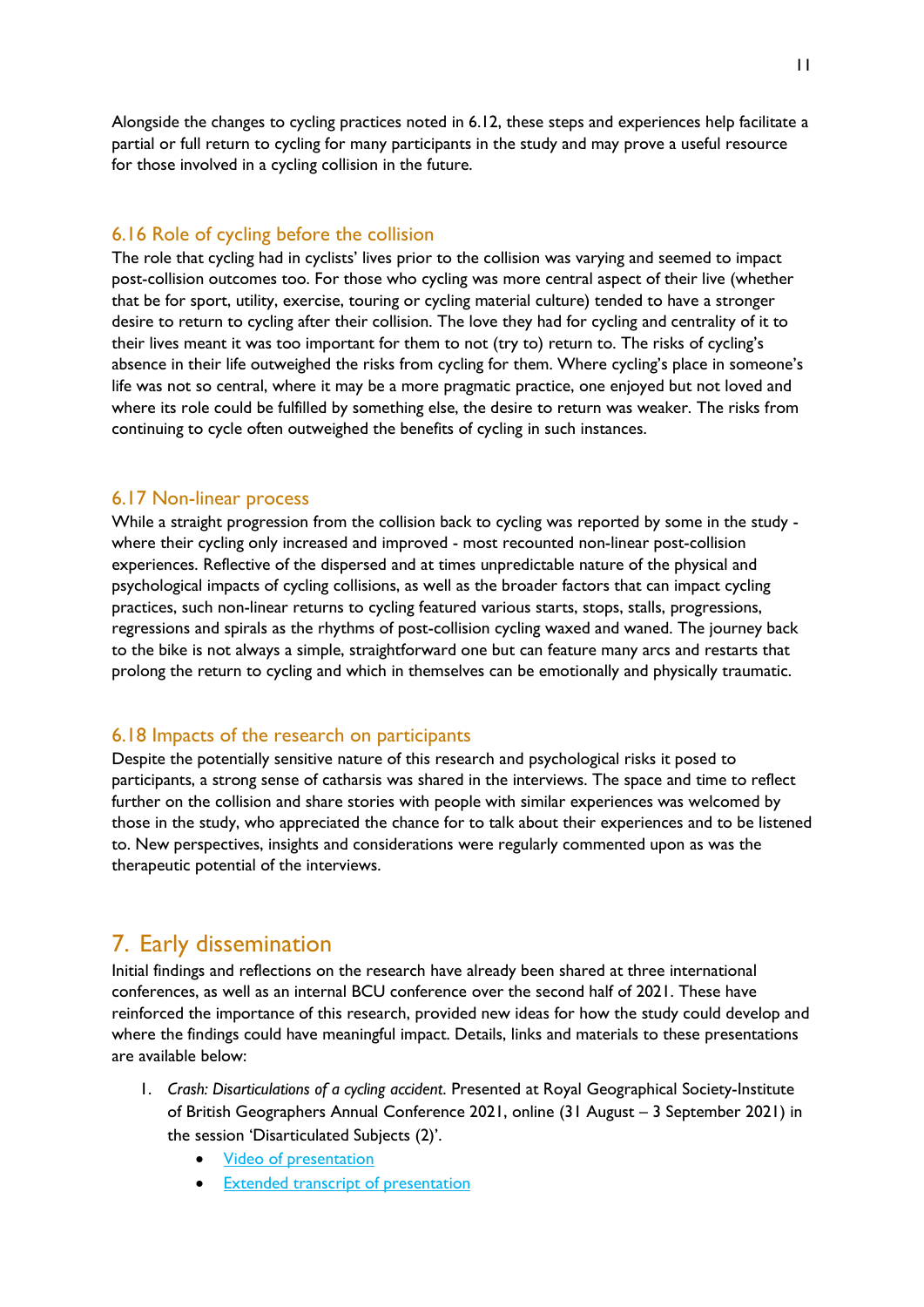- 2. *What happens after cycling accidents? Researching post-collision cycling practices.* Presented at Centre for Life and Sport Sciences Annual Conference, BCU, online (15 September 2021).
	- **[Video of presentation](https://youtu.be/fuDJCclU5iw)**
- 3. *What happens after crashes? Narratives of post-collision cycling practices*. Presented at Cycling & Society Annual Symposium 2021, online (16 – 17 September 2021) in the session 'Spaces for Cycling'.
	- [Video of presentation](https://www.youtube.com/watch?v=JDfiSQmuDQw&list=PLILjpXTCX6zFvo16R4krIzxR7fnbrihtk&index=5&t=23s)
	- [Video of panel discussion](https://www.youtube.com/watch?v=LOlG9UFwJ8A&t=578s&ab_channel=CyclingandSociety)
- 4. *Getting back on the bike? Post-collision cycling transformations*. Presented at Australian Mobilities Research Network Symposium, online (6 – 7 December 2021) in the session 'Embodiment'.
	- Video of presentation and panel discussion forthcoming

# <span id="page-12-0"></span>8. Next steps for the project

As a pilot project, the study sought identify priorities and areas worthy of further exploration through a larger research study, and which onward discussions/collaborations may investigate further. To these ends, the following next steps have already commenced:

- 1. Larger research project
	- An application for a 3-year research and public engagement fellowship been made, with other grants identified if unsuccessful.
	- This proposed programme of work includes broadening the research to include a national survey of cyclists involved in collisions and engaging more widely with cyclists' stories through an additional 20 interviews.
	- The public engagement programme of the fellowship includes a podcast, a coauthored children's book, guidance and advice for cyclists and their families, and various other summary reports/videos aimed at stakeholders.
	- The academic dissemination includes plans for 3 journal articles and a book on postcollision cycling experiences.
- 2. Trauma and Cycling workshop
	- Emerging from discussion at the [Cycling & Society Annual Symposium,](#page-11-3) I am coorganising an international workshop on the themes of cycling and trauma with Dr Esther Anaya-Boig from Imperial College and hosted by the Cycling & Society Research Group.
	- Trauma rarely features in research into cycling and the workshop seeks to catalyse interdisciplinary and inter-sector discussions about the multiple intersections they may have, setting the agenda for this new area of scholarship. Ongoing conversations and collaborations are intended to emerge from the workshop.
	- The workshop will take place online on  $23<sup>rd</sup>$  March 2022 14:00 16:30 and feature contributions from over 20 participants spanning multiple disciplines, sectors and continents.
	- The workshop will be recorded and key themes shared, including at the Cycling & Society Symposium 2022.